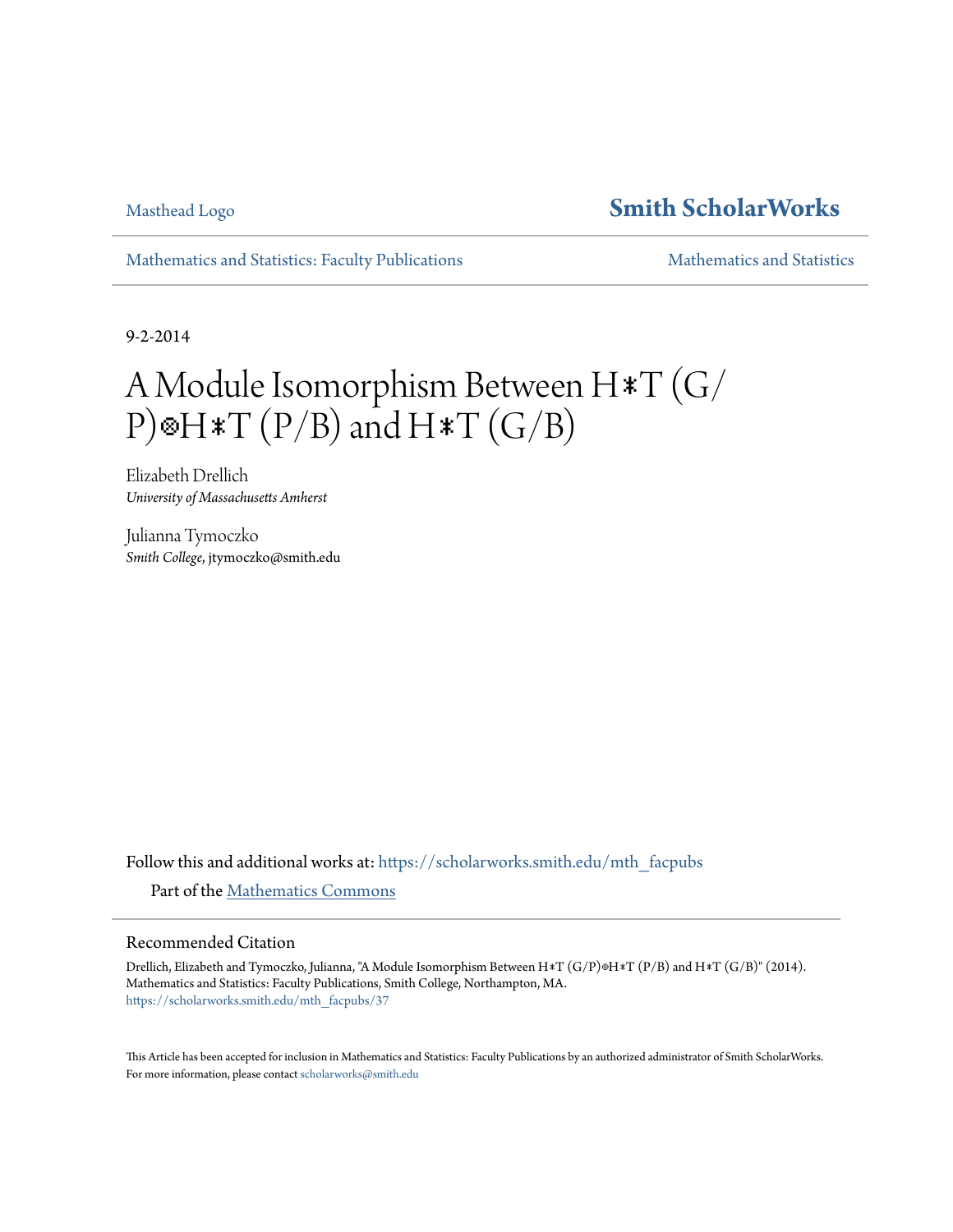### A MODULE ISOMORPHISM BETWEEN  $H^*_T(G/P) \otimes H^*_T(P/B)$  AND  $H^*_T(G/B)$

#### ELIZABETH DRELLICH AND JULIANNA TYMOCZKO

ABSTRACT. We give an explicit (new) morphism of modules between  $H^*_T(G/P) \otimes H^*_T(P/B)$ and  $H_T^*(G/B)$  and prove (the known result) that the two modules are isomorphic. Our map identifies submodules of the cohomology of the flag variety that are isomorphic to each of  $H^*_T(G/P)$  and  $H^*_T(P/B)$ . With this identification, the map is simply the product within the ring  $H^*_T(G/B)$ . We use this map in two ways. First we describe module bases for  $H^*_T(G/B)$  that are different from traditional Schubert classes and from each other. Second we analyze a W-representation on  $H^*_T(G/B)$  via restriction to subgroups  $W_P$ . In particular we show that the character of the Springer representation on  $H^*_T(G/B)$  is a multiple of the restricted representation of  $W_P$  on  $H^*_T(P/B)$ .

#### 1. Introduction

In this paper we construct a large family of distinct bases for the equivariant cohomology of the generalized flag variety. To do this we give an explicit formula for the Leray-Hirsch isomorphism for the fibration of flag varieties  $P/B \rightarrow G/B \rightarrow G/P$ . The Leray-Hirsch theorem says

$$
H^*(P/B) \otimes H^*(G/P) \cong H^*(G/B)
$$

but does not provide an explicit map. In fact the procedure in the Leray-Hirsch theorem sends classes through series of quotients, isomorphisms, and identifications in a spectral sequence, so explicitly writing the output is challenging. Indeed, a prori the output of the Leray-Hirsch map is a basis for the cohomology of the total space as a module over the cohomology of the base space. We bypass these subtleties by choosing explicit bases of Schubert classes for each cohomology module as a submodule of  $H^*(G/B)$  and proving the isomorphism directly.

Moreover we solve this problem in equivariant rather than ordinary cohomology. The equivariant cohomology of a variety is an enhanced version of the ordinary cohomology ring that records information about an underlying group action on the variety. Certain computational tools can make equivariant cohomology easier to construct than ordinary cohomology, as well as permitting us to recover ordinary cohomology. (Knutson and Tao's work computing the structure constants of the equivariant and ordinary cohomology ring of  $G(k, n)$  is one example of this principle [12].) These computational tools can be used in many important cases, including generalized flag varieties  $G/B$  and partial flag varieties  $G/P$  both with the left-multiplication action of the torus  $T \subseteq B \subseteq P$ .

Both authors were partially supported by NSF grant DMS–1248171. The second author was partially supported by an Alfred P. Sloan Research Fellowship.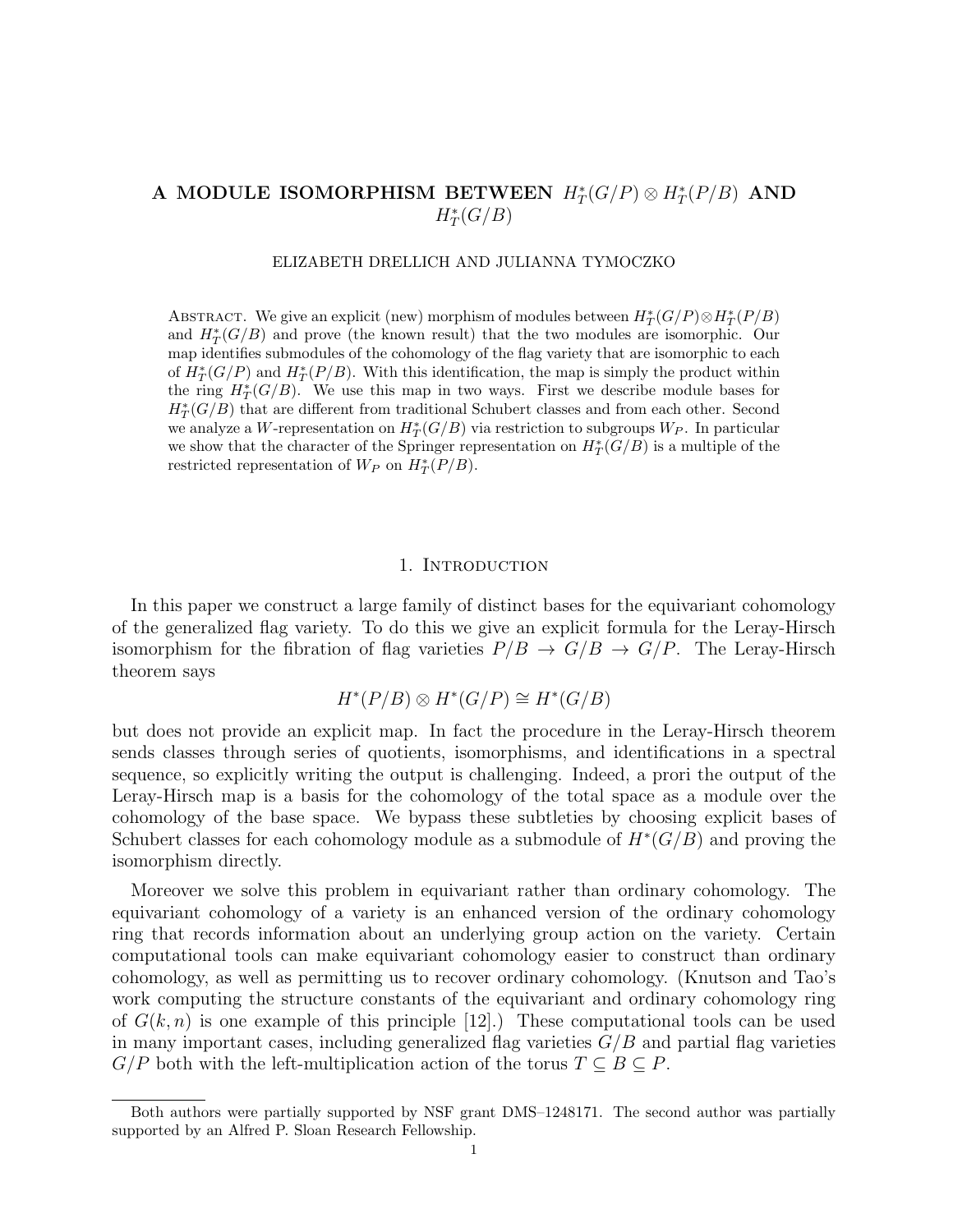We consider a presentation of the equivariant cohomology  $H^*_T(G/B)$  due to Kostant and Kumar [13] and use it to construct a module isomorphism between the tensor product  $H^*_T(G/P) \otimes H^*_T(P/B)$  and  $H^*_T(G/B)$  all treated as modules over  $\mathbb{C}[\mathfrak{t}^*]$ . The map naturally descends to a module isomorphism on the ordinary cohomology. The fact that these modules are isomorphic is not new  $[6,$  Theorem 2.1. But in Schubert calculus people want very explicit answers—even down to specific numbers and elementary combinatorial formulas. The main result of this paper is a pleasingly elementary identification of classes inside  $H^*_T(G/B)$  that realize Leray-Hirsch and provide a useful tool for fields like Schubert calculus (see Theorem 4.3).

To construct our map, we identify each factor in the tensor product  $H^*_T(G/P) \otimes H^*_T(P/B)$ with a submodule of  $H^*_T(G/B)$ . The bilinear module isomorphism is multiplication of classes inside the ring  $H^*_T(G/B)$ . More precisely our main theorem states:

**Theorem 1.1.** Identify  $H^*_T(G/P)$  and  $H^*_T(P/B)$  isomorphically with submodules of  $H^*_T(G/B)$ as described in Section 2.1. Then the multiplication map

 $p \otimes q \mapsto pq$ 

induces a bilinear isomorphism of modules

$$
H_T^*(G/P) \otimes H_T^*(P/B) \cong H_T^*(G/B).
$$

Guillemin-Sabatini-Zara realize this isomorphism differently for a class of varieties called GKM spaces, proving a combinatorial version of the Leray-Hirsch theorem for fibrations of graphs associated to GKM spaces [9]. As an application, they show their results apply to the map  $P/B \to G/B \to G/P$  in classical types [9, Section 5] and apply it to a number of specific Grassmannians and symplectic varieties [10]. Establishing their hypotheses for  $P/B \rightarrow G/B \rightarrow G/P$  in classical types takes longer than our direct proof for all types. Indeed in their calculations they use an interesting basis whose elements are stable under an action of the Weyl group. In a colloquial sense Guillemin-Sabatini-Zara's basis is the "opposite" of our flow-up classes, which are closer to the classes constructed from Morse flows or Bialynicki-Birula decompositions.

We give two applications of our result in Section 4. First our explicit module isomorphism gives rise to a large collection of module bases of  $H^*_T(G/B)$  indexed by the parabolic subgroups  $B \subsetneq P \subsetneq G$ . An immediate corollary of the isomorphism is that if  $\mathcal{B}_{G/P}$  is any module basis for  $H^*_T(G/P)$  and  $\mathcal{B}_{P/B}$  is any module basis for  $H^*_T(P/B)$  then the products  $\{bb' : b \in \mathcal{B}_{G/P}, b' \in \mathcal{B}_{P/B}\}\$ form a module basis for  $H^*_T(G/B)$ .

**Theorem 1.2.** Fix two distinct parabolic subgroups  $P \neq Q$  with  $B \subseteq P, Q \subseteq G$ . Let  $\mathcal{B}_P$  denote the product basis of  $H^*_T(G/B)$  obtained from the equivariant Schubert bases for  $H^*_T(G/P)$  and  $H^*_T(P/B)$ , and similarly for  $\mathcal{B}_Q$ . Then the bases  $\mathcal{B}_P$  and  $\mathcal{B}_Q$  are distinct.

Theorem 4.3 proves this result for connected  $G$  and Corollary 4.4 generalizes the theorem to disconnected G. One way to state the core problem of Schubert calculus is: analyze combinatorially and explicitly the cohomology ring of a generalized flag variety  $G/B$  in terms of the basis of Schubert classes. Thus these parabolic bases allow us to optimize the choice of basis to make particular computations in Schubert calculus as simple as possible.

As another application we show how these bases can be used to analyze a well-known action of W on  $H^*_T(G/B)$  called the Springer representation. In particular Theorem 4.7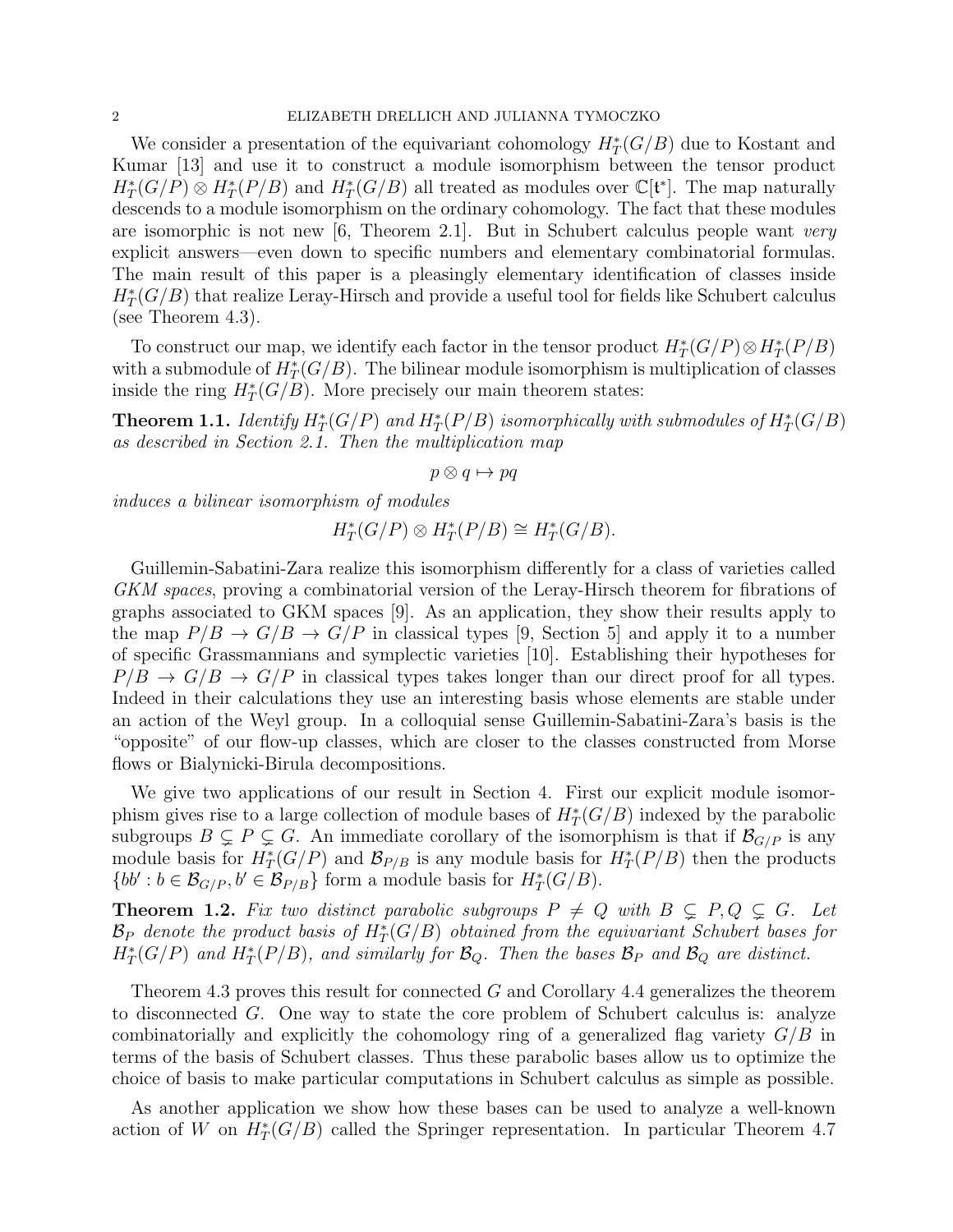A MODULE ISOMORPHISM BETWEEN  $H^*_T(G/P) \otimes H^*_T(P/B)$  AND  $H^*_T(G/B)$  3 says that the character of the restricted action of  $W_P$  on  $H^*_T(G/B)$  is the scalar multiple  $|W_P| \cdot \chi$  where  $\chi$  is the character of the  $W_P$ -representation on  $H^*_T(P/B)$ .

In Section 3 we prove Theorem 1.1 in the equivariant setting. Our proofs use what many call GKM theory, after Goresky-Kottwitz-MacPherson's algebraic–combinatorial description of equivariant cohomology rings [8]. The GKM presentation comes with an explicit formula for the Schubert classes that is due to Billey [3, Theorem 4] and Anderson-Jantzen-Soergel [1, Remark p. 298]. These tools permit an elegant combinatorial and linear-algebraic proof of Theorem 1.1. The result then descends to ordinary cohomology (see Corollary 3.7).

We are grateful to J. Matthew Douglass for showing us his work on both equivariant and ordinary cohomology isomorphism and inspiring this proof; to Alexander Yong for useful discussions; and to the anonymous referee for very helpful comments.

#### 2. Background

We denote by G a complex reductive linear algebraic group and fix a Borel subgroup B. We denote the maximal torus in B by T and the Weyl group associated to  $G/B$  by W. Let P be any parabolic subgroup containing B.

Let  $W_P$  denote the subgroup of W associated to P. This is also a Weyl group, specifically the Weyl group of  $P/B$ . For elements  $w \in W$  the length  $\ell(w)$  refers to the minimal number of simple reflections required to write w as a word in the generators  $\{s_i : i = 1, 2, \ldots, n\}$ of W. Let  $W^P$  denote the subset of minimal-length coset representatives of  $W/W_P$ . The following fact is so essential to our work that we state it explicitly here; many texts give proofs, including Björner-Brenti [4, Lemma 2.4.3].

**Proposition 2.1.** Every minimal-length word for each element  $v \in W^P$  ends in a simple reflection  $s_i \notin W_P$ .

2.1. Restricting to fixed points. We use a presentation of torus-equivariant cohomology that is often referred to as GKM theory, after Goresky, Kottwitz, and MacPherson [7], though key ideas are due to many others [2, 11, 5] (see [7, Section 1.7] for a fuller history). For suitable spaces X the inclusion map of fixed points  $X^T \hookrightarrow X$  induces an injection on cohomology  $H^*_T(X) \hookrightarrow H^*_T(X^T)$ . Straightforward algebraic conditions determine the image of the injection explicitly [5, Lemma 2.3], though we do not use them in this manuscript.

Through this map  $H^*_T(X) \hookrightarrow H^*_T(X^T)$  we think of equivariant classes  $p \in H^*_T(X)$  as collections of polynomials in  $\bigoplus_{v\in X^T} \mathbb{C}[\mathfrak{t}^*] \cong H^*_T(X^T)$ . We use functional notation to describe the elements  $p \in H^*_T(X)$  meaning that for each  $v \in X^T$  we have  $p(v) \in \mathbb{C}[\mathfrak{t}^*].$ 

GKM theory applies to varieties like  $G/B$ ,  $G/P$ , and  $P/B$  that have only even-dimensional ordinary cohomology [7, Theorem 14.1(1)]. In fact each of  $G/B$ ,  $G/P$ , and  $P/B$  is a CW-complex whose cells are Schubert cells indexed by the elements of  $W, W^P$ , and  $W_F$ respectively. The fixed point sets of  $G/B$ ,  $G/P$ , and  $P/B$  are also naturally isomorphic to  $W, W^P$ , and  $W_P$ .

As modules over  $\mathbb{C}[\mathfrak{t}^*]$  the equivariant cohomology of  $G/B$ ,  $G/P$ , and  $P/B$  each have a basis of (equivariant) Schubert classes that are again indexed by the elements of  $W, W^P$ , and  $W_P$  respectively. The restrictions  $\sigma_w(u)$  of each Schubert class  $\sigma_w$  to each fixed point u are given explicitly by what we call *Billey's formula* (see Section 2.2). The formula is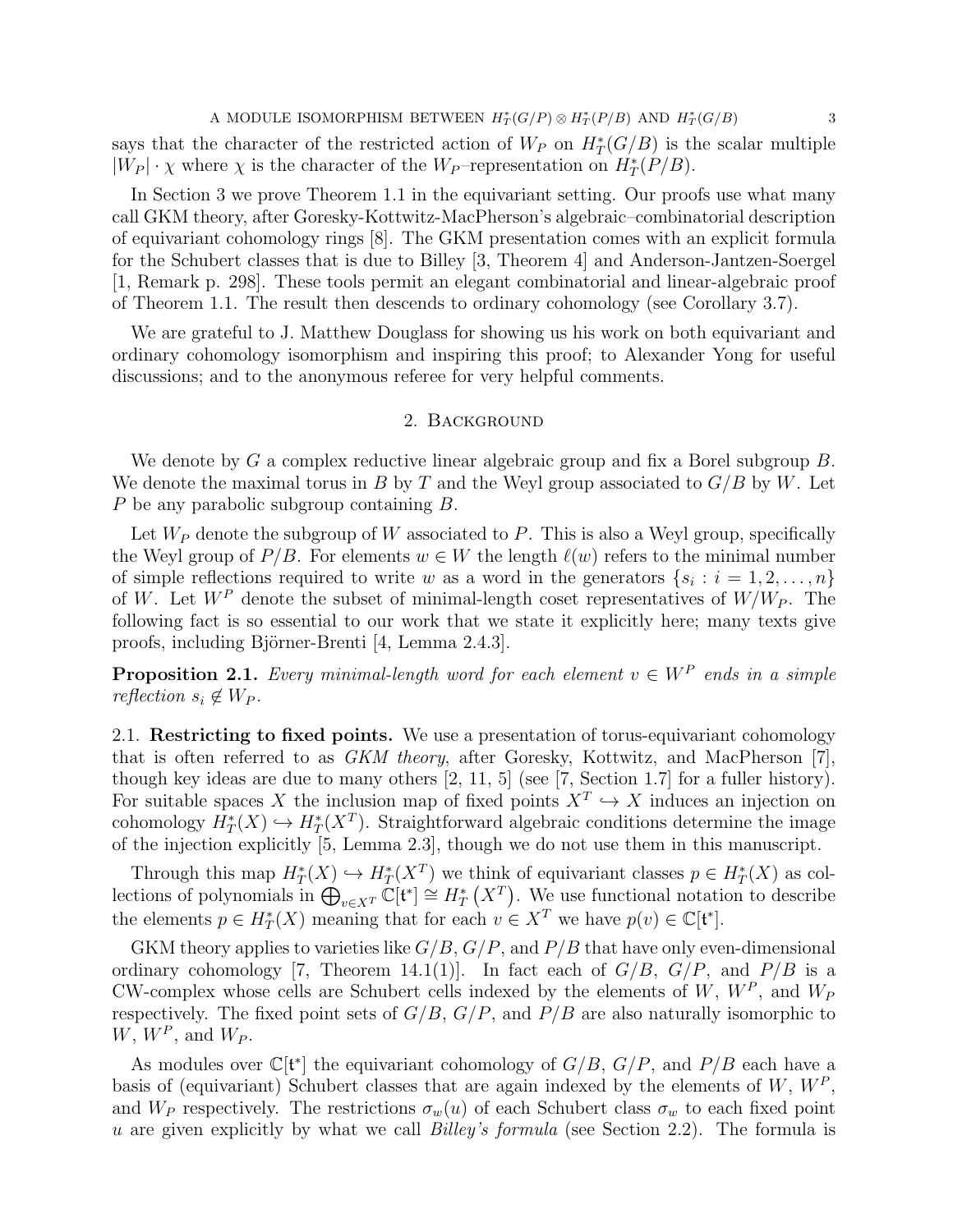#### 4 ELIZABETH DRELLICH AND JULIANNA TYMOCZKO

the same in all three cases  $G/B$ ,  $G/P$ , and  $P/B$ . Thus the map that sends the Schubert class  $\sigma_w \in H^*_T(G/P)$  to the corresponding Schubert class  $\sigma_w \in H^*_T(G/B)$  is a module isomorphism onto its image, and similarly for  $P/B$ . We identify the images of  $H^*_T(G/P)$ and  $H^*_T(P/B)$  in  $H^*_T(G/B)$  with the modules  $H^*_T(G/P)$  and  $H^*_T(P/B)$  themselves, so

$$
H_T^*(G/P) \cong \text{span}_{\mathbb{C}[\mathfrak{t}^*]} \langle \sigma_v : v \in W^P \rangle \subseteq H_T^*(G/B)
$$

and

$$
H_T^*(P/B) \cong \text{span}_{\mathbb{C}[\mathfrak{t}^*]} \langle \sigma_w : w \in W_P \rangle \subseteq H_T^*(G/B).
$$

### For  $G/P$  this inclusion is only a homomorphism of modules and not a homomorphism of rings.

The map  $H^*_T(G/P) \otimes H^*_T(P/B) \to H^*_T(G/B)$  that we consider is the ordinary product of classes inside  $H^*_T(G/B)$ .

2.2. Billey's formula. This section describes an explicit combinatorial formula for evaluating the polynomial  $\sigma_v(u)$  in  $\mathbb{C}[\mathfrak{t}^*]$ . Anderson, Jantzen, and Soergel originally discovered this formula  $|1|$ ; Billey independently found it as well  $|3$ , Theorem 4. While proven originally for  $G/B$  it also holds for  $G/P$  [16, Theorem 7.1] and  $P/B$  [14, Corollary 11.3.14]. Fix a reduced word for  $u = s_{b_1} s_{b_2} \cdots s_{b_{\ell(u)}}$  and define  $\mathbf{r}(\mathbf{i}, u) = s_{b_1} s_{b_2} \cdots s_{b_{i-1}} (\alpha_{b_i})$ . Then

(1) 
$$
\sigma_v(u) = \sum_{\substack{\text{reduced words} \\ v=s_{b_{j_1}}s_{b_{j_2}}\cdots s_{b_{j_{\ell(v)}}}}} \left(\prod_{i=1}^{\ell(v)} \mathbf{r}(j_i, u)\right).
$$

**Lemma 2.2.** The polynomial  $\sigma_v(u)$  has the following properties:

- (1) The polynomial  $\sigma_v(u)$  does not depend on the choice of reduced word for u [3, Theorem 4].
- (2) The polynomial  $\sigma_v(u)$  is homogeneous of degree  $\ell(v)$  [3, Corollary 5.2].
- (3) The polynomial  $\sigma_v(u) \neq 0$  if and only if  $v \leq u[13,$  Proposition 4.24].
- (4) For any u we have  $\sigma_e(u) = 1$ .

**Example 2.3.** Let  $G/B$  have Weyl group  $W = A_2$  and let  $u = s_1 s_2 s_1$  and  $v = s_1$ . The word v is found as a subword of  $s_1s_2s_1$  in the two places  $s_1s_2s_1$  and  $s_1s_2s_1$ .

$$
\sigma_v(u) = \mathbf{r}(1, s_1 s_2 s_1) + \mathbf{r}(3, s_1 s_2 s_1) = \alpha_1 + s_1 s_2(\alpha_1) = \alpha_1 + \alpha_2
$$

#### 3. Main Theorem

This section proves the main theorem of the paper. First in the equivariant setting, and then for ordinary cohomology, we prove that the module map from  $H^*(G/P) \otimes H^*(P/B)$  to  $H^*(G/B)$  induced by  $p \otimes q \mapsto pq$  is a bilinear isomorphism of modules. We show this first in the equivariant case by proving that it takes a module basis for  $H^*_T(G/P) \otimes H^*_T(P/B)$  to a module basis for  $H^*_T(G/B)$ . The non-equivariant case follows from the equivariant case.

**Theorem 3.1.** The set of Schubert class products  $\{\sigma_v \sigma_w : v \in W^P, w \in W_P\}$  is a linearly independent set over  $\mathbb{C}[\mathfrak{t}^*]$ .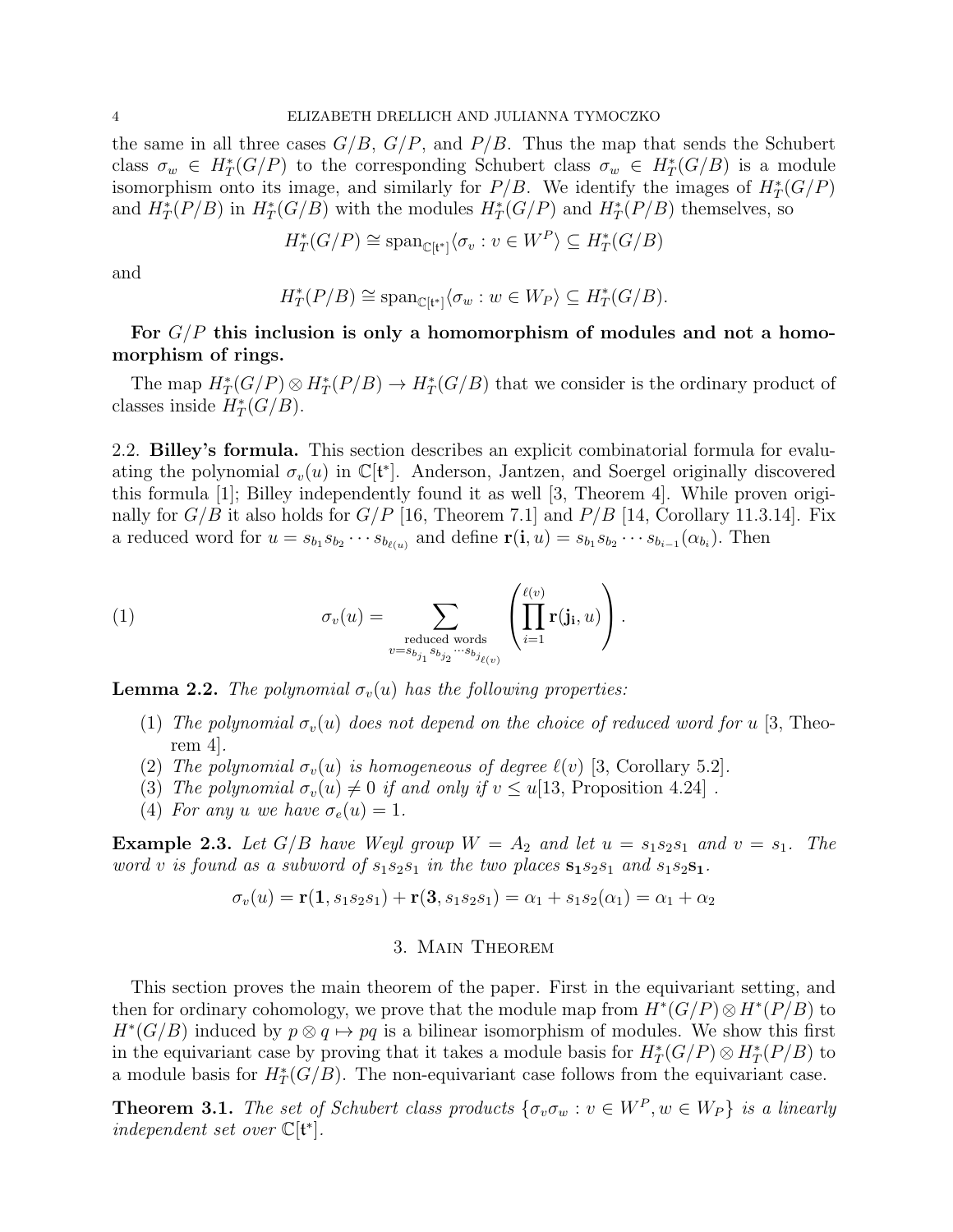#### A MODULE ISOMORPHISM BETWEEN  $H^*_T(G/P) \otimes H^*_T(P/B)$  AND  $H^*_T(G/B)$  5

In this section we will prove Theorem 3.1 by arranging these products in the matrix

$$
A = (\sigma_v(v'w')\sigma_w(v'w'))_{(v,w),(v',w')\in W^P\times W_P}.
$$

Our notational convention is to index rows by pairs  $(v, w) \in W^P \times W_P$  and columns by pairs  $(v', w')$  also in  $W^P \times W_P$ .

We begin by establishing an order on  $W^P \times W_P$ . The elements of both  $W^P$  and  $W_P$ are partially ordered by length; fix a total order on  $W^P$  (respectively  $W_P$ ) consistent with this partial order and extend this lexicographically to all of  $W^P \times W_P$ . For instance all rows and columns corresponding to pairs in  $(e, W_P)$  come before any pair in  $(s_i, W_P)$ .

For the remainder of this section we will consider the matrix A to have rows and columns ordered as above. The proof of Theorem 3.1 is given in Section 3.2.

3.1. Key lemmas. We begin with two lemmas. The first will prove that given the above ordering of its rows and columns, the matrix  $A = (\sigma_v(v'w')\sigma_w(v'w'))$  is block upper-triangular. The second lemma will construct a matrix  $M \cdot vN$  where M is an invertible matrix and  $vN$ is known to have linearly independent rows and columns. The main theorem will then show how A and  $M \cdot vN$  are related.

**Lemma 3.2.** The matrix  $A = (\sigma_v(v'w')\sigma_w(v'w'))_{(v,w),(v',w')\in W^P\times W_P}$  is block upper-triangular.

*Proof.* Choose  $v, v' \in W^P$ . Consider the entries of A whose rows are indexed by pairs in  $(v, W_P)$  and whose columns are indexed by pairs in  $(v', W_P)$ . By construction this is a square  $|W_P| \times |W_P|$  block. Its entries are  $(\sigma_v(v'w')\sigma_w(v'w'))$  where  $w, w'$  range over all of W<sub>P</sub>. As established in Proposition 2.1, the last letter in every reduced word for  $v' \in W^P$  is a simple reflection  $s_i \notin W_P$ . Thus every reduced word for  $v \in W^P$  inside  $v'w$  is contained in the prefix v'. Therefore  $\sigma_v(v'w') = \sigma_v(v')$ . By Property 3 of Billey's formula  $\sigma_v(v')$  is non-zero if and only if  $v \leq v'$  in the Bruhat order. Therefore whenever  $\ell(v) \geq \ell(v')$  and  $v \neq v'$  the entire block is zero.

**Example 3.3.** Consider the parabolic subgroup  $W_P = \langle s_2 \rangle$  in the type  $A_2$  Weyl group  $\langle s_1, s_2 \rangle$ . The minimal coset representatives are  $W^P = \{e, s_1, s_2s_1\}$ . Let  $\sigma_{W_P}$  denote the collection  $\{\sigma_w : w \in W_P\}$ . Then the blocks of the matrix A are

$$
\begin{array}{ccc}\n& eW_P & s_1W_P & s_2s_1W_P \\
\sigma_e \sigma_{W_P} & * & * & * \\
\sigma_{s_1} \sigma_{W_P} & 0 & * & * \\
\sigma_{s_2s_1} \sigma_{W_P} & 0 & 0 & * \n\end{array}
$$

**Example 3.4.** This example treats pairs  $v, v' \in W^P$  with the same length. Let  $W_P$  be the parabolic subgroup  $\langle s_3 \rangle \subset \langle s_1, s_2, s_3 \rangle$ . The elements of  $W^P$  with length two are  $s_1s_2, s_2s_1$ , and  $s_3s_2$ . The restriction of the matrix A to the diagonal block where v and v' both have length two has form:

$$
\sigma_{s_1s_2}\sigma_{W_P}\begin{pmatrix} s_1s_2W_P & s_2s_1W_P & s_3s_2W_P \ * & 0 & 0 \ \sigma_{s_2s_1}\sigma_{W_P} & 0 & * & 0 \ 0 & 0 & * & 0 \ \sigma_{s_3s_2}\sigma_{W_P} & 0 & 0 & * \end{pmatrix}
$$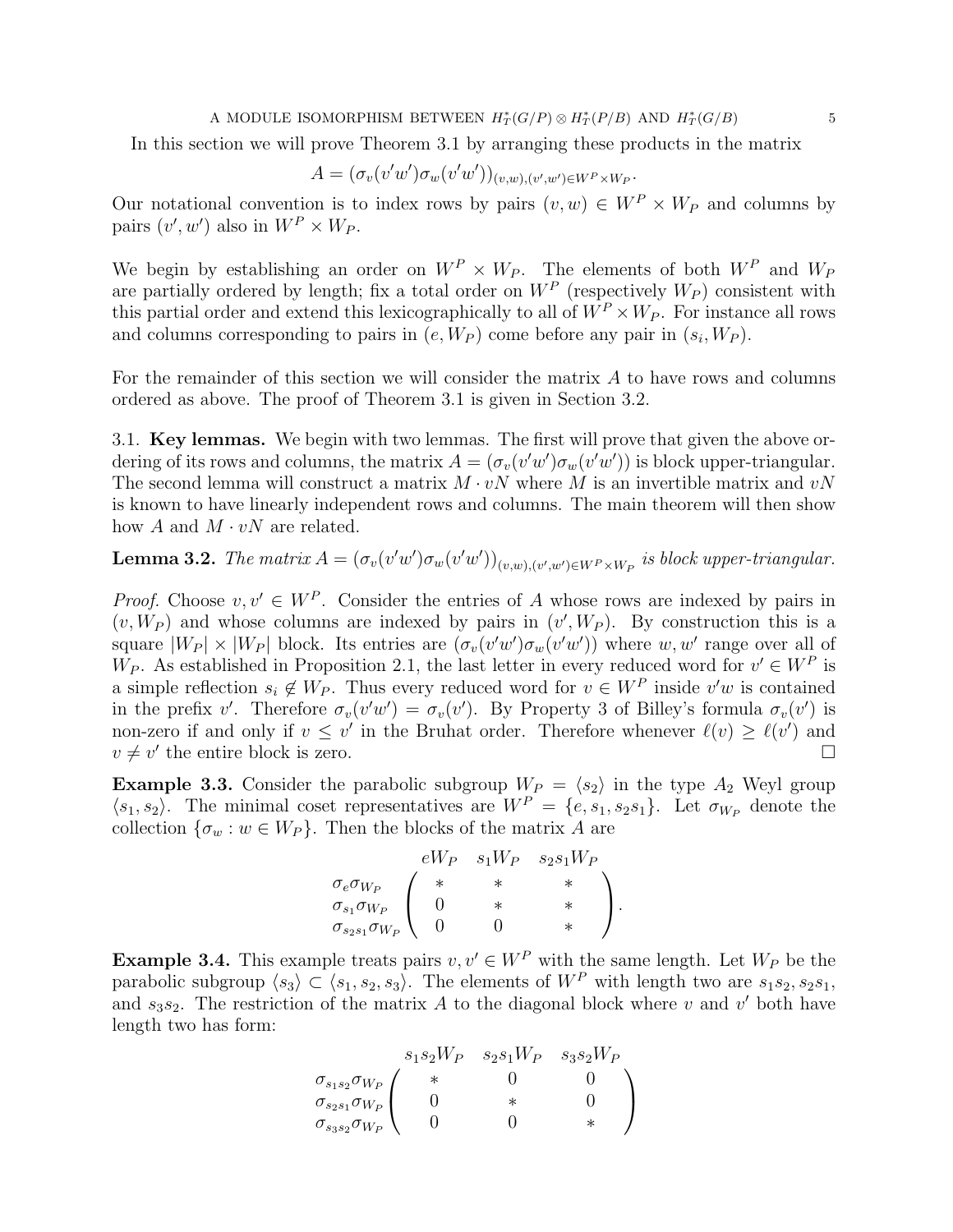In the next lemma we show that the rows of the diagonal blocks of the matrix A are linearly independent. It is not immediately obvious that the matrices in this lemma are in fact the diagonal blocks; that result is part of the main theorem.

**Lemma 3.5** (Linear independence of diagonal blocks). Fix  $v \in W^P$ . Assume that the elements of  $W_P$  are ordered consistently with the partial order on length. Let M be the matrix defined by

$$
M_{wu} = \begin{cases} \sigma_{wu^{-1}}(v) & \text{if } u \text{ is a suffix of } w \\ 0 & \text{otherwise} \end{cases}
$$

where  $w, u \in W_P$ . Define the matrix N by  $N_{u,w'} = \sigma_u(w')$  for  $u, w' \in W_P$ . Consider the algebra isomorphism  $v : \mathbb{C}[\mathfrak{t}^*] \to \mathbb{C}[\mathfrak{t}^*]$  induced from the action  $\alpha \mapsto v(\alpha)$ . Denote the image of N under this action of v by  $vN$ .

Then the rows of the matrix  $M \cdot vN$  are linearly independent over  $\mathbb{C}[\mathfrak{t}^*].$ 

Note that  $v$  does not permute the rows or columns of  $N$ . For computational clarity, the isomorphism  $\alpha \mapsto v(\alpha)$  is equivalent to the map  $t_{\alpha} \mapsto t_{v(\alpha)}$  if one passes to t.

*Proof.* If  $\ell(u) > \ell(w)$  then by construction  $M_{wu} = 0$ . If  $\ell(u) = \ell(w)$  then  $M_{wu} = 0$  unless  $w = u$ . Therefore M is an upper-triangular matrix. The entries on the diagonal have the form  $M_{ww} = \sigma_e(v) = 1$ . Since 1 is a unit in  $\mathbb{C}[\mathfrak{t}^*]$  the matrix M is invertible.

We defined  $N = (\sigma_u(w'))_{u,w'\in W_P}$  to be the matrix of Schubert classes in  $H^*_T(P/B)$ . The rows of N are the Schubert class basis for  $H^*_T(P/B)$  so the rows and columns of the matrix N are linearly independent. The function v acts on N by sending each  $\alpha$  to  $v(\alpha)$ . This operation is invertible and so preserves linear independence of the matrix rows. Thus the new matrix  $vN$  also has linearly independent rows.

Since M is invertible over  $\mathbb{C}[\mathfrak{t}^*]$  and  $vN$  has linearly independent rows over  $\mathbb{C}[\mathfrak{t}^*]$  the rows of the matrix product  $M \cdot v\dot{N}$  are also linearly independent over  $\mathbb{C}[\mathfrak{t}^*]$  $\begin{bmatrix} . & . & . \ . & . & \ \end{bmatrix}$ 

3.2. **Proof of Theorem 3.1.** We now show that each of the diagonal blocks of A identified in Lemma 3.2 is a scalar multiple of the matrix  $M \cdot vN$  defined by Lemma 3.5. This proves that the rows of matrix A are linearly independent and thus the collection of Schubert class products  $\{\sigma_v \sigma_w : v \in W^P, w \in W_P\}$  is linearly independent over  $\mathbb{C}[\mathfrak{t}^*].$ 

*Proof.* Consider the matrix  $A = (\sigma_v(v'w')\sigma_w(v'w'))_{(v,w),(v',w')\in W^P\times W_P}$  with rows and columns ordered lexicographically subordinate to the length partial order on  $W^P$  and  $W_P$  described above.

Partition the matrix A into blocks according to the pairs  $v, v' \in W^P$ . Lemma 3.2 proved that A is block-upper-triangular with this partition. Now consider the blocks along the diagonal, namely the blocks of the form

$$
(\sigma_v(vw')\sigma_w(vw'))_{w,w'\in W_P}=\sigma_v(v)\cdot (\sigma_w(vw'))_{w,w'\in W_P}
$$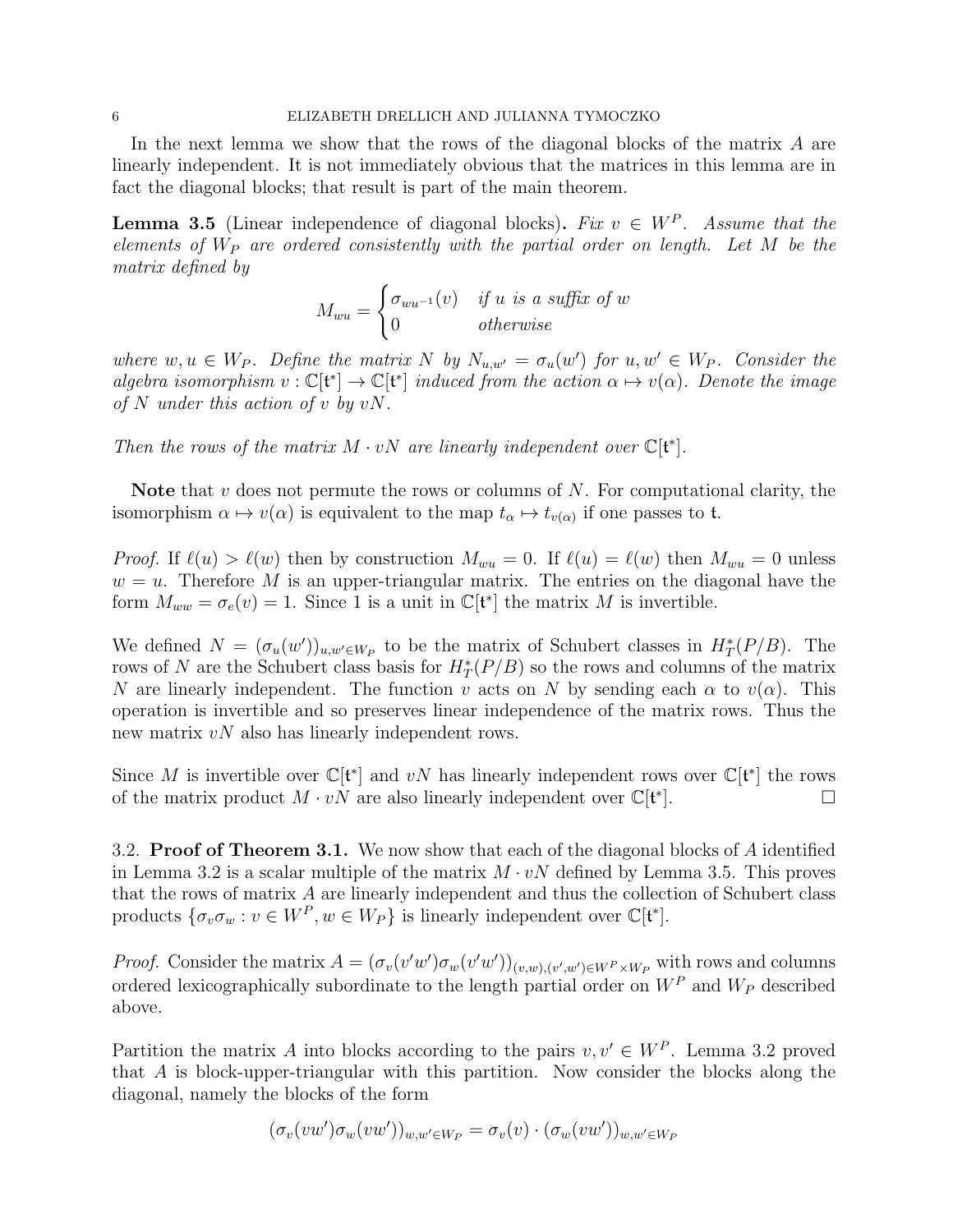A MODULE ISOMORPHISM BETWEEN  $H^*_T(G/P) \otimes H^*_T(P/B)$  AND  $H^*_T(G/B)$  7

for each  $v \in W^P$ . Proposition 3 of Billey's formula guarantees that  $\sigma_v(v)$  is non-zero so it suffices to consider the matrix  $(\sigma_w(vw'))_{w,w'\in W_P}$ . We will show that

$$
(\sigma_w(vw'))_{w,w'\in W_P} = M \cdot vN
$$

where M and  $vN$  are the matrices of Lemma 3.5. Multiplying matrices gives

M · vN = <sup>M</sup>wu u ranges over WP w ranges over WP <sup>v</sup>(σu(<sup>w</sup> 0 )) w0 ranges over WP u ranges over WP = P u∈W<sup>P</sup> Mwu · v(σu(w 0 )) w0 ranges over WP w ranges over WP

We now show that for any  $w, w' \in W_P$  the polynomial  $\sigma_w(vw')$  can be decomposed as the sum  $\sum$  $u \in W_P$  $M_{wu} \cdot v(\sigma_u(w'))$ . Consider Billey's formula for  $\sigma_w(vw')$  and group terms according

to which part of  $w$  is a subword of  $v$  and which part is a subword of  $w'$ . More precisely:

$$
\sigma_w(vw') = \sum_{\substack{u \text{ a suffix} \\ \text{ of } w}} \overbrace{\sigma_{wu^{-1}(v)}}^{\text{part of } w \text{ found in } v} \cdot \underbrace{v\sigma_u(w')}_{\text{part of } w \text{ found in } w'}
$$

By construction of M this is  $\sum$  $u \in W_F$  $M_{wu} \cdot v(\sigma_u(w'))$ . Therefore the matrix  $(\sigma_w(vw'))_{w,w' \in W_P}$ is equal to  $M \cdot vN$  as desired.

By Lemmas 3.2 and 3.5 the rows of the matrix A are linearly independent over  $\mathbb{C}[\mathfrak{t}^*].$ Thus the Schubert class products  $\{\sigma_v \sigma_w : v \in W^P, w \in W_P\}$  are linearly independent over C[t ∗ ].

Using Theorem 3.1 we can prove Theorem 1.1 in the equivariant setting.

### **Theorem 3.6.** The map  $p \otimes q \mapsto pq$  induces a bilinear isomorphism of modules  $H^*_T(G/P) \otimes H^*_T(P/B) \cong H^*_T(G/B).$

*Proof.* For any pair  $(v, w) \in W^P \times W_P$  the polynomial degree of the homogeneous class  $\sigma_v \sigma_w$  is  $\ell(v) + \ell(w)$  just like that of  $\sigma_{vw}$ . The map  $W^P \times W_P \to W$  given by  $(v, w) \mapsto vw$ is a bijection [4] and induces a bijection  $\sigma_v \sigma_w \mapsto \sigma_{vw}$  which preserves polynomial degree. Thus the set  $\{\sigma_v \sigma_w : v \in W^P, w \in W_P\}$  contains the correct number of elements of each polynomial degree to be a basis of  $H^*_T(G/B)$ .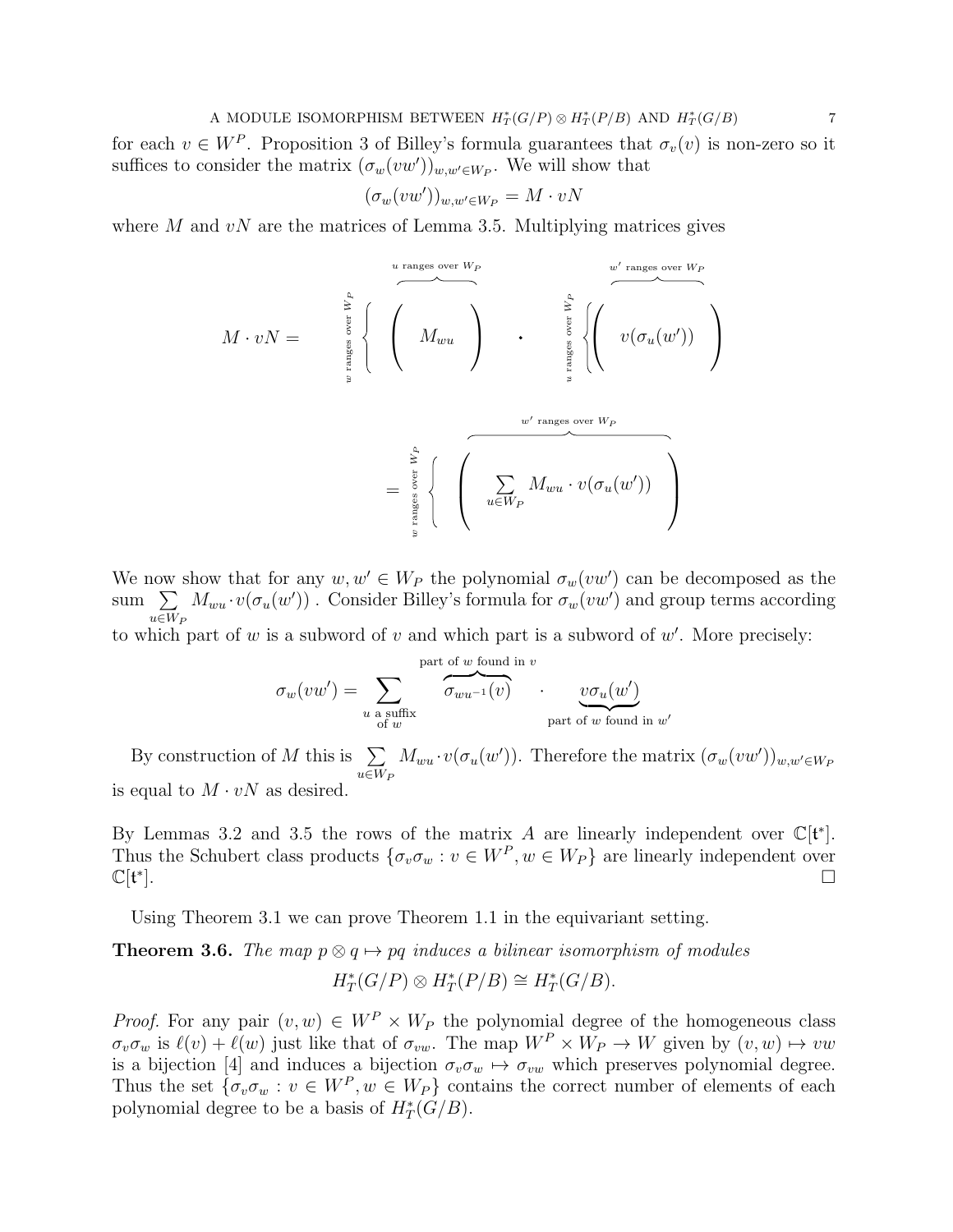By Theorem 3.1 the set  $\{\sigma_v \sigma_w : v \in W^P, w \in W_P\}$  is also linearly independent over  $H^*_T(pt)$ . Thus it is a basis for  $H^*_T(G/B)$ .

The equivariant isomorphism induces a similar isomorphism in ordinary cohomology, essentially by Koszul duality. We confirm this below, re-deriving the Leray-Hirsch isomorphism. (Note that not all equivariant results immediately descend to ordinary cohomology; see for instance Theorem 4.3.)

**Corollary 3.7.** The map  $p \otimes q \mapsto pq$  induces a bilinear isomorphism of modules

$$
H^*(G/P) \otimes H^*(P/B) \cong H^*(G/B).
$$

*Proof.* Let  $M \subseteq \mathbb{C}[t^*]$  be the augmentation ideal, namely  $M = \langle \alpha_1, \alpha_2, \ldots, \alpha_n \rangle$ . Recall that the ordinary cohomology is the quotient  $H^*(X) \cong \frac{H^*(X)}{MH^*(X)}$  $\frac{H_T(X)}{MH_T^*(X)}$  when X satisfies certain conditions, for instance, if  $X$  has no odd-dimensional ordinary cohomology  $[7]$ . Consider the two projections

$$
H_T^*(G/P) \otimes_{\mathbb{C}[\mathfrak{t}^*]} H_T^*(P/B) \to \frac{H_T^*(G/P) \otimes_{\mathbb{C}[\mathfrak{t}^*]} H_T^*(P/B)}{M\left(H_T^*(G/P) \otimes_{\mathbb{C}[\mathfrak{t}^*]} H_T^*(P/B)\right)}
$$

and

$$
H_T^*(G/P) \otimes_{\mathbb{C}[\mathfrak{t}^*]} H_T^*(P/B) \to \frac{H_T^*(G/P)}{MH_T^*(G/P)} \otimes_{\mathbb{C}[\mathfrak{t}^*]} \frac{H_T^*(P/B)}{MH_T^*(P/B)}.
$$

If  $a \otimes b \in H^*_T(G/P) \otimes_{\mathbb{C}[\mathfrak{k}^*]} H^*_T(P/B)$  and  $m \in M$  then  $m(a \otimes b) = (ma) \otimes b = a \otimes (mb)$  so the kernels of the two projections agree. It follows that we have an isomorphism

$$
\frac{H_T^*(G/P) \otimes_{\mathbb{C}[\mathfrak{t}^*]} H_T^*(P/B)}{M\left(H_T^*(G/P) \otimes_{\mathbb{C}[\mathfrak{t}^*]} H_T^*(P/B)\right)} \cong \frac{H_T^*(G/P)}{M H_T^*(G/P)} \otimes_{\mathbb{C}[\mathfrak{t}^*]} \frac{H_T^*(P/B)}{M H_T^*(P/B)}
$$

The map  $\phi: H^*_T(G/P) \otimes_{\mathbb{C}[\mathfrak{k}^*]} H^*_T(P/B) \to H^*_T(G/B)$  is an isomorphism of  $\mathbb{C}[\mathfrak{k}^*]$ -modules so it commutes with taking the quotient by the augmentation  $MH_T^*(G/B)$ . Combining these results gives

$$
\frac{H_T^*(G/P)}{MH_T^*(G/P)} \otimes_{\mathbb{C}[\mathfrak{t}^*]} \frac{H_T^*(P/B)}{MH_T^*(P/B)} \cong \frac{H_T^*(G/B)}{MH_T^*(G/B)}
$$

or in other words  $H^*(G/P) \otimes H^*(P/B) \cong H^*(G/B)$ . □

.

#### 4. Applications

The parabolic basis  $\mathcal{B}_P = \{\sigma_v \sigma_w : v \in W^P, w \in W_P\}$  is generally not the Schubert basis. In fact we will show that, with the exception of  $P = G$  and  $P = B$ , each of the bases  $\mathcal{B}_P$ is distinct not only from the Schubert basis but from any other parabolic basis as well. As with different bases of symmetric functions, this is a useful computational tool. As another application we compute the character of a particular Springer representation.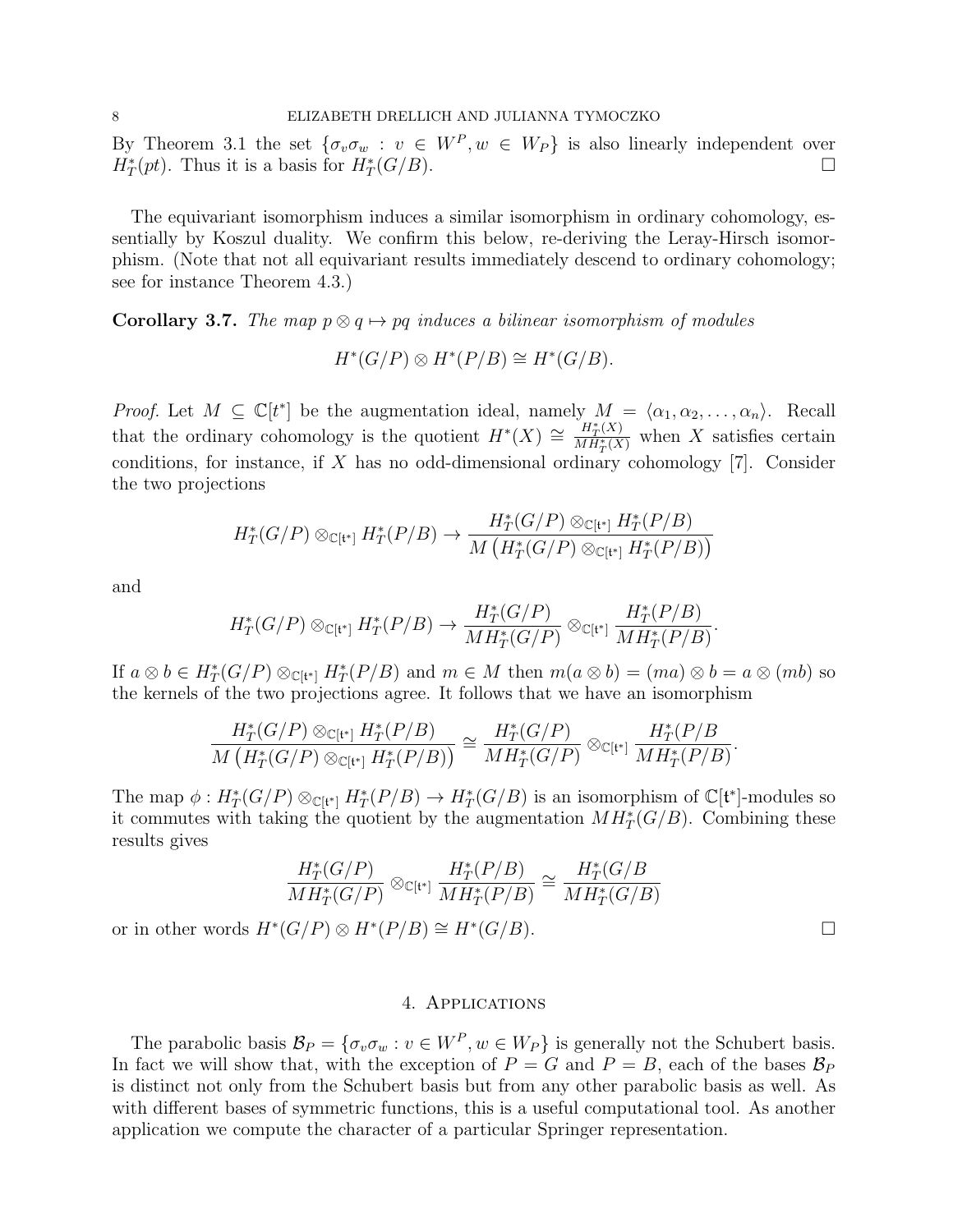4.1. The parabolic basis  $\mathcal{B}_P$ . We begin with an example illustrating that the basis  $\mathcal{B}_P$  is not the Schubert basis.

**Example 4.1.** We again use the  $A_2$  example  $W_P = \langle s_2 \rangle$  and  $W^P = \{e, s_1, s_2s_1\}$ . Four of the classes in  $\mathcal{B}_P$  are also Schubert classes:



The remaining two classes are not Schubert classes.



The class  $\sigma_{s_1}\sigma_{s_2}$  is equal to  $\sigma_{s_1s_2}+\sigma_{s_2s_1}$  and the class  $\sigma_{s_2s_1}\sigma_{s_1}$  is equal to  $\sigma_{s_1s_2s_1}+\alpha_2\sigma_{s_2s_1}$ .

A Schubert class  $\sigma_w$  could appear in one of these parabolic bases even if the word w is contained in neither the parabolic subgroup nor the set of minimal coset representatives. If the class  $\sigma_w$  does appear in the basis, we know exactly which Schubert classes are multiplied together to obtain it.

**Lemma 4.2.** Fix a parabolic P and suppose that  $v \in W^P, w \in W_P$ . If the product class  $\sigma_v \sigma_w$  is equal to a single Schubert class  $\sigma_u$  then  $u = vw$  is the parabolic decomposition of u.

This lemma is a consequence of a result of Reiner, Woo, and Yong [15, Lemma 2.2]. We give a different proof.

*Proof.* If  $\sigma_v \sigma_w = \sigma_u$  then  $\ell(v) + \ell(w) = \ell(u)$  since both sides must have the same polynomial degree. For any  $u' \not\geq u$  at least one of  $\sigma_v(u'), \sigma_w(u')$  must be zero since the product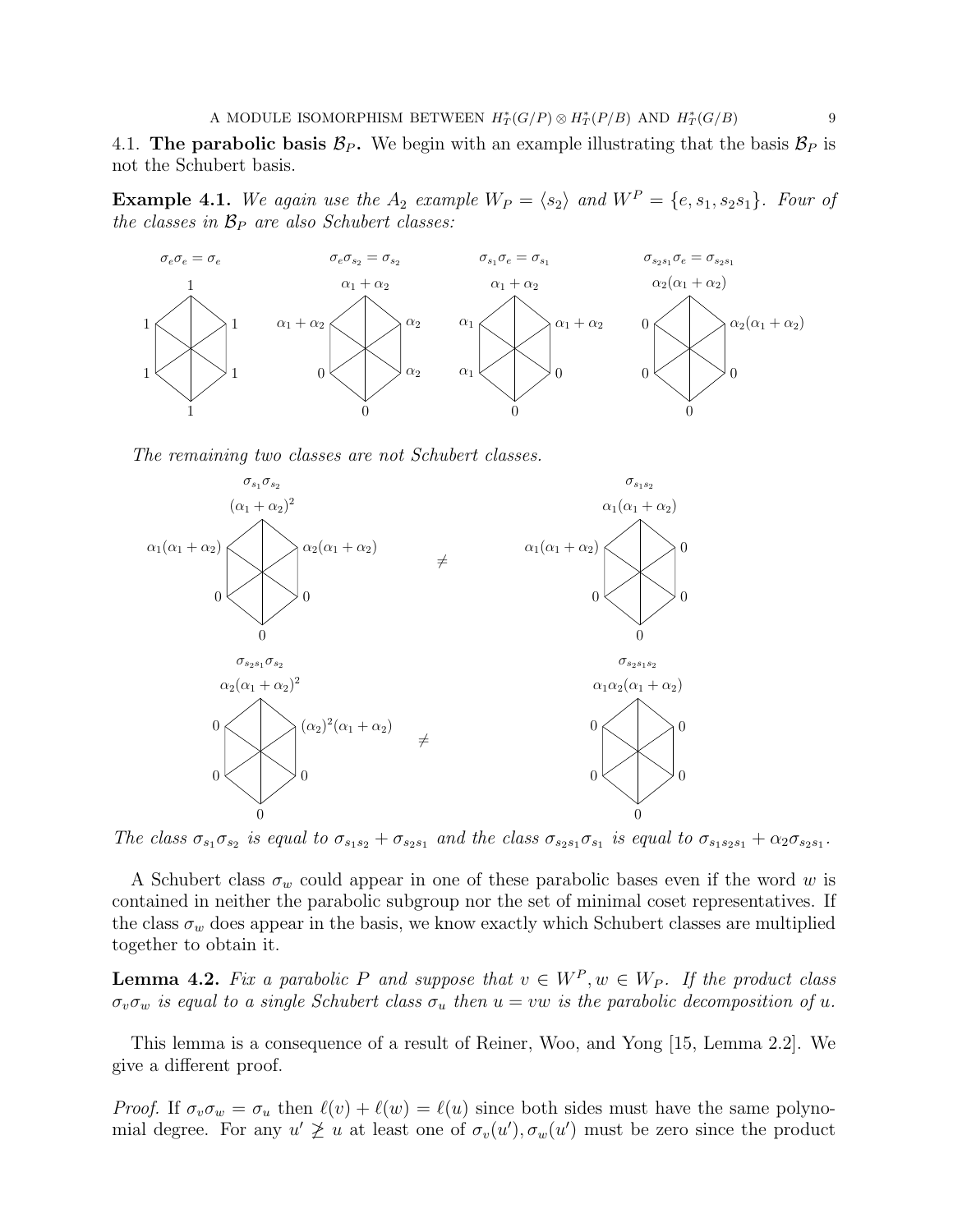$\sigma_v(u')\sigma_w(u')$  is zero. By construction  $\ell(v) + \ell(w) = \ell(vw)$  and by Property 3 of Billey's formula  $\sigma_v(vw)$  and  $\sigma_w(vw)$  are both nonzero. Thus  $\sigma_u(vw)$  is nonzero, implying that  $vw \geq u$ . But vw has the same length as u so the two words must be equal.  $\Box$ 

Both  $\mathcal{B}_G$  and  $\mathcal{B}_B$  are the classical Schubert basis. Since  $W_G = W^B = W$  every class in  $\mathcal{B}_G$  has the form  $\sigma_e \sigma_w = \sigma_w$  and every class in  $\mathcal{B}_B$  has the form  $\sigma_v \sigma_e = \sigma_v$ . However all other parabolic bases are distinct. For the sake of clarity we prove the result first in the case when G is connected and then for general reductive linear algebraic groups G.

**Theorem 4.3.** Assume that the Dynkin diagram for  $W$  is connected. With the exception of  $P = G$  and  $Q = B$ , distinct parabolics P and Q have distinct bases  $\mathcal{B}_P$  and  $\mathcal{B}_Q$  for  $H^*_T(G/B)$ .

*Proof.* Neither P nor Q is B so there is at least one simple reflection in each of  $W_P$  and  $W_Q$ . We also assume that  $P \neq Q$  so at least one of  $W_P$  and  $W_Q$  contains a simple reflection that the other does not. Without loss of generality assume that there is at least one simple reflection in  $W_P \setminus W_Q$ . Consider all paths in the Dynkin diagram between simple roots corresponding to reflections in  $W_Q$  and simple roots corresponding to reflections in  $W_P \setminus$  $W_Q$ . Choose a minimal-length such path and denote the endpoints by  $\alpha_i$  and  $\alpha_j$  where  $\alpha_i$ corresponds to  $s_i \in W_P \setminus W_Q$  and  $\alpha_j$  corresponds to  $s_j \in W_Q$ . Let  $v_R$  be the word  $s_j v s_i$ corresponding to that path. The path is minimal so the word  $v$  contains no reflections in  $W_P$  or  $W_Q$ .

Since  $v_R \in W$  is a word whose letters  $s_{i_1} s_{i_2} ... s_{i_k}$  are the simple reflections in order corresponding to the vertices of a path in the Dynkin diagram, the letters  $s_{i_j}$  and  $s_{i_{j+1}}$  do not commute. Each reflection occurs at most once so no braid moves can be performed on  $v_R$ . Thus  $v_R$  has no other factorization into simple reflections in W.

Consider the factorization of  $v_R$  in each of  $W^P W_P$  and  $W^Q W_Q$ . Since  $v_R$  has a unique minimal word this factorization simply splits  $v_R$  into a prefix and a suffix, with the prefix ending in the rightmost occurrence of  $s_k \notin W_P$  respectively  $W_Q$ . In particular the reflection  $s_i$  is not in  $W_Q$  so  $v_R \in W^Q$ . If  $v \neq e$  then similarly  $s_j v \in W^P$  and  $s_i \in W_P$ .

We will show that either the Schubert class corresponding to  $v_R$  is in  $\mathcal{B}_Q$  or the Schubert class corresponding to  $s_is_j$  is in  $\mathcal{B}_P$ . The two bases  $\mathcal{B}_P$  and  $\mathcal{B}_Q$  are equal only if  $\sigma_{v_R}$  appears in  $\mathcal{B}_P$  or  $\sigma_{s_is_j}$  appears in  $\mathcal{B}_Q$  respectively. Lemma 4.2 showed that the only way that  $\sigma_a\sigma_b \in \mathcal{B}_P$ could equal  $\sigma_{v_R}$  is if  $ab = v_R$  and similarly for  $\sigma_{s_i s_j}$ . We will then evaluate at particular Weyl group elements to prove that the classes cannot be equal.

The cases we consider are:

Case 1. If  $s_j \notin W_P$  then  $\sigma_{v_R}$  is in  $\mathcal{B}_Q$  and  $\sigma_{s_jv}\sigma_{s_i} \in \mathcal{B}_P$ . Case 2. If  $s_j \in W_P$  then a if  $v_R = s_j v s_i$  for  $v \neq e$  then  $\sigma_{v_R}$  is in  $\mathcal{B}_Q$  and  $\sigma_{s_j} \sigma_{s_i} \in \mathcal{B}_P$ . b if  $v_R = s_j s_i$  then  $\sigma_{s_i s_j}$  is in  $\mathcal{B}_P$  and  $\sigma_{s_i} \sigma_{s_j} \in \mathcal{B}_Q$ .

**Case 1.** To see that  $\sigma_{v_R} \neq \sigma_{s_jv} \sigma_{s_i}$  we compare their values at  $s_j v s_i s_j v$ . We could prove that  $s_i v s_i s_i v$  is reduced by an argument involving relations like the one with which we proved  $v_R$  has a unique reduced word; alternatively we could observe that  $s_jv s_i s_j v$  is reduced because it is in Björner-Brenti's *normal form* [4, Proposition 3.4.2] (with roots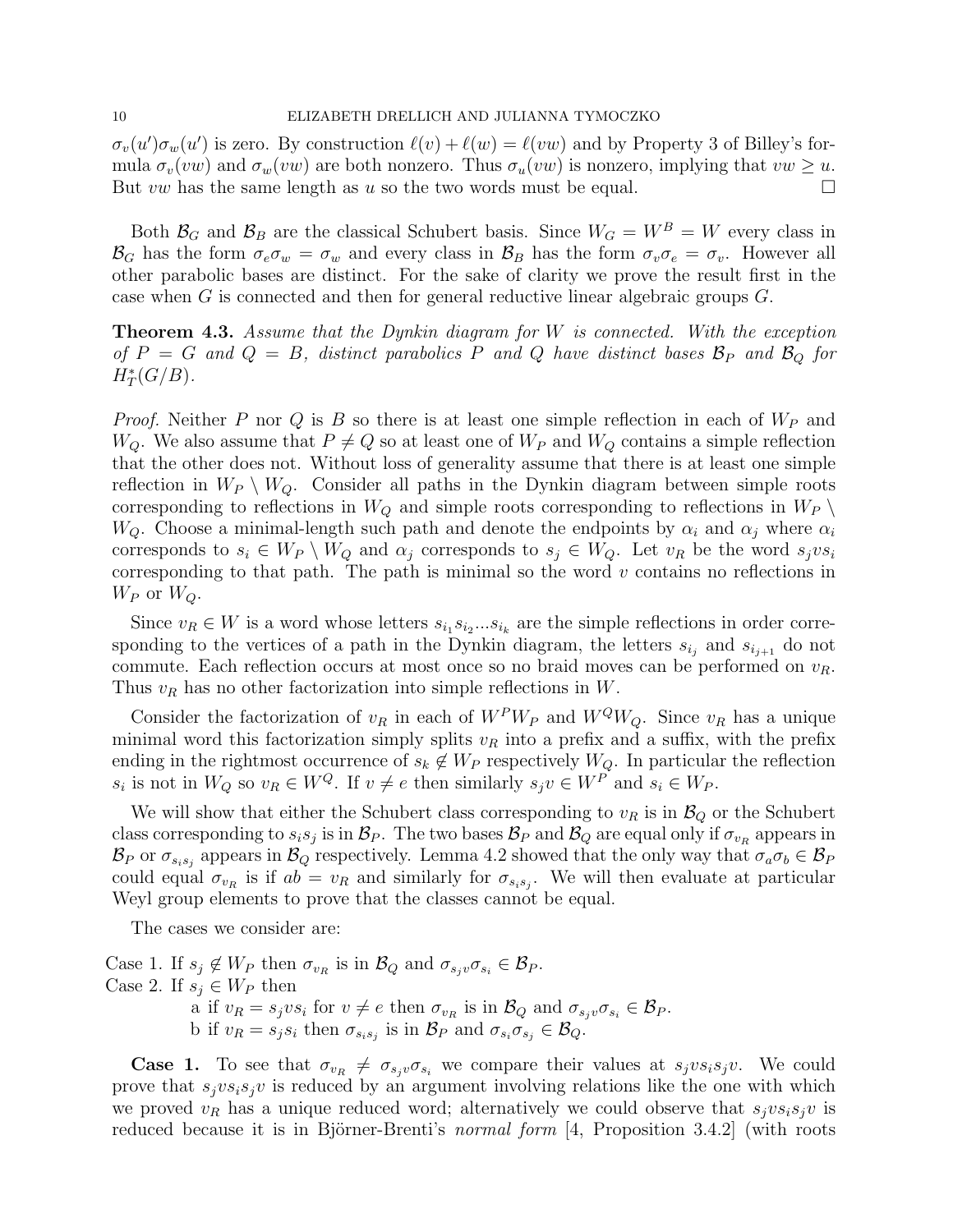#### A MODULE ISOMORPHISM BETWEEN  $H^*_T(G/P) \otimes H^*_T(P/B)$  AND  $H^*_T(G/B)$  11

ordered in the same order as the path from  $\alpha_i$  to  $\alpha_j$ ). On the one hand

$$
\sigma_{v_R}(s_j v s_i s_j v) = \sigma_{s_j v}(s_j v) s_j v(\alpha_i) = \sigma_{v_R}(v_R).
$$

On the other hand

 $\sigma_{s_jv}(s_jvs_is_jv)\cdot\sigma_{s_i}(s_jvs_is_jv) = (\sigma_{s_jv}(s_jv) + s_jvs_i\sigma_{s_jv}(s_jv) + \text{other non-negative terms})\cdot s_jv(\alpha_i)$ which is  $\sigma_{v_R}(v_R)$  + something positive. This proves the claim in this case.

**Case 2a.** In this case we evaluate the classes at  $s_i s_j v s_i$  which is reduced by the previous argument. In  $\mathcal{B}_Q$  we have  $\sigma_{v_R}(s_i s_j v s_i) = s_i(\sigma_{v_R}(v_R))$  while in  $\mathcal{B}_P$  we have

$$
\sigma_{s_jv}(s_i s_j v s_i) \cdot \sigma_{s_i}(s_i s_j v s_i) = s_i(\sigma_{s_jv}(v_R)) \cdot (\alpha_i + s_i s_j v(\alpha_i)).
$$

Again this equals  $s_i(\sigma_{v_R}(v_R))$  + something positive. The claim holds in this case, too.

**Case 2b.** We look at the classes corresponding to  $s_i s_j$ . The word  $s_i s_j$  is contained in  $W_F$ and decomposes into  $s_i \in W^Q$  and  $s_j \in W_Q$ . Evaluating at the reduced word  $s_j s_i s_j$  gives

$$
\sigma_{s_i}(s_j s_i s_j) \cdot \sigma_{s_j}(s_j s_i s_j) = s_j(\alpha_i) \cdot (\alpha_j + s_j s_i(\alpha_j))
$$
  
but 
$$
\sigma_{s_i s_j}(s_j s_i s_j) = s_j(\alpha_i) \cdot s_j s_i(\alpha_j).
$$

These are unequal which proves the theorem.

This result easily extends to the case of the general complex reductive linear algebraic group.

Corollary 4.4. Suppose that G is not connected and denote the corresponding factorization of W by  $W = W_1 \times W_2 \times \cdots \times W_k$ . Suppose that P and Q are parabolics. Then the bases  $\mathcal{B}_P$  and  $\mathcal{B}_Q$  are different bases of  $H^*_T(G/B)$  if and only if for some factor  $W_i$ 

- $W_P \cap W_i$  differs from  $W_Q \cap W_i$  and
- at least one of  $W_P \cap W_i$  and  $W_Q \cap W_i$  is a nonempty proper subset of  $W_i$ .

*Proof.* If W can be factored as  $W = W_1 \times W_2 \times \cdots \times W_k$  then the cohomology classes in  $H^*_T(G/B)$  are products  $p_1 \times p_2 \times \cdots \times p_k$  where  $p_i$  is in the equivariant cohomology of the flag variety  $G_i/B_i$  corresponding to  $W_i$  for each  $i \in \{1, 2, \ldots, k\}$ . Two classes  $p_1 \times p_2 \times \cdots \times p_k$ and  $q_1 \times q_2 \times \cdots \times q_k$  are equal if and only if  $p_i = q_i$  for each i. As long as Theorem 4.3 holds for one factor i the bases  $\mathcal{B}_P$  and  $\mathcal{B}_Q$  are distinct. This is precisely the content of the two conditions.

Conversely suppose that for each  $W_i$  either  $W_P \cap W_i = W_Q \cap W_i$  or both are in the set  $\{W_i, \{e\}\}\.$  Let  $\mathcal{B}_{P_i}$  be the basis of  $H^*_T(G_i/B_i)$  corresponding to the parabolic with Weyl group  $W_P \cap W_i$ . Then  $\mathcal{B}_P = \mathcal{B}_{P_1} \times \mathcal{B}_{P_2} \times \cdots \times \mathcal{B}_{P_k}$  and  $\mathcal{B}_Q = \mathcal{B}_{Q_1} \times \mathcal{B}_{Q_2} \times \cdots \times \mathcal{B}_{Q_k}$ . If  $W_P \cap W_i = W_Q \cap W_i$  then  $\mathcal{B}_{P_i} = \mathcal{B}_{Q_i}$ . If both are in  $\{W_i, \{e\}\}\$  then both  $\mathcal{B}_{P_i}$  and  $\mathcal{B}_{Q_i}$  are the Schubert basis for  $H_{T_i}^*(G_i/B_i)$ . In all cases  $\mathcal{B}_P = \mathcal{B}_Q$  as desired.

Remark 4.5. The proof of Theorem 4.3 does not immediately extend to ordinary cohomology. Consider Example 4.1, which described  $W_P = \langle s_2 \rangle$  in type  $A_2$ . The basis in that case is

$$
\mathcal{B}_P = \{\sigma_e, \sigma_{s_1}, \sigma_{s_2}, \sigma_{s_2s_1}, \sigma_{s_1s_2} + \sigma_{s_2s_1}, \sigma_{s_1s_2s_1} + \alpha_2 \sigma_{s_2s_1}\}.
$$

If  $W_Q = \langle s_2 \rangle$  then the basis  $\mathcal{B}_Q$  is the set of classes

$$
\mathcal{B}_Q = \{\sigma_e, \sigma_{s_1}, \sigma_{s_2}, \sigma_{s_1s_2}, \sigma_{s_1s_2} + \sigma_{s_2s_1}, \sigma_{s_1s_2s_1} + \alpha_1 \sigma_{s_1s_2}\}.
$$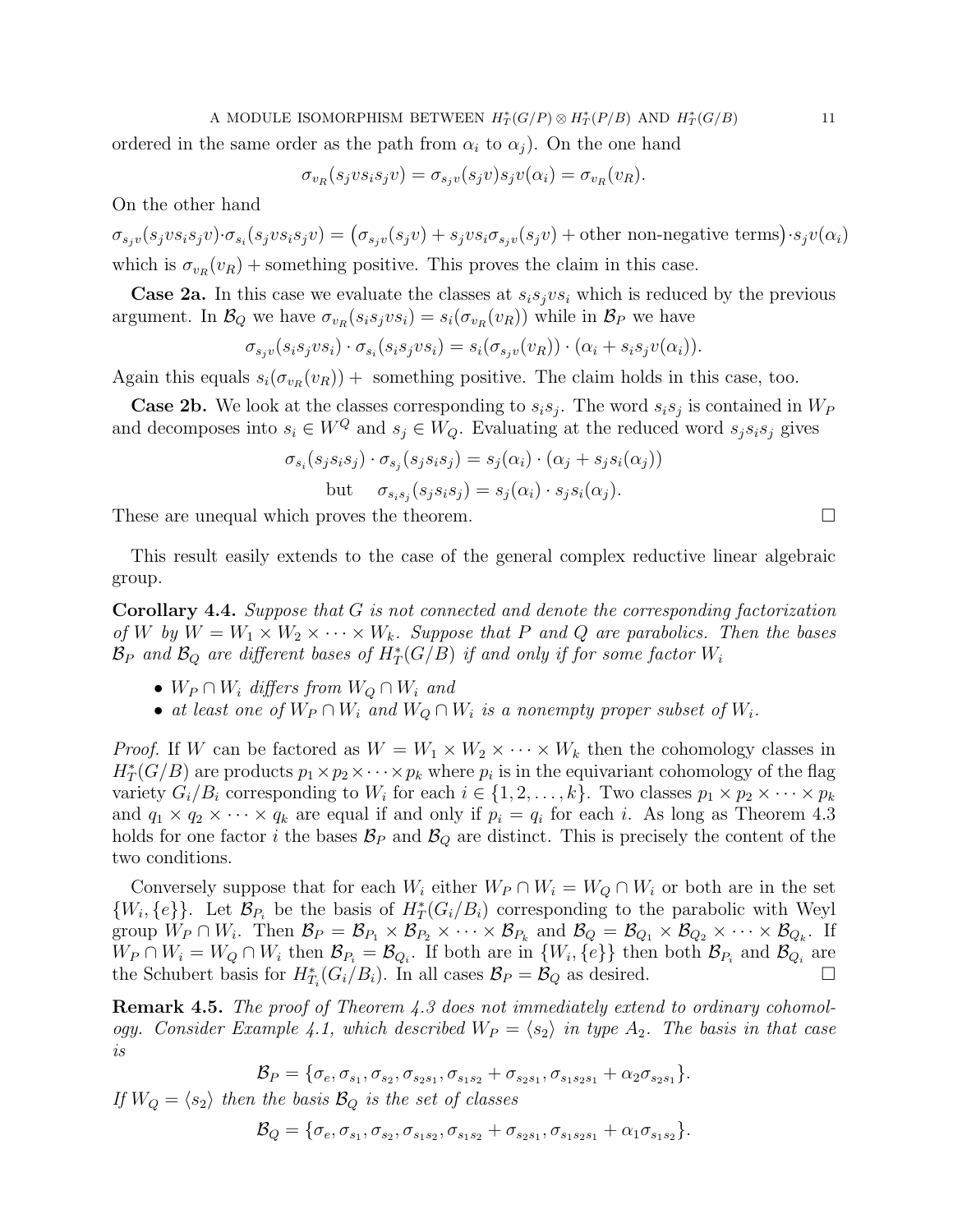#### 12 ELIZABETH DRELLICH AND JULIANNA TYMOCZKO

The highest degree element in each basis differs in equivariant cohomology but both project to  $\sigma_{s_1s_2s_1}$  in ordinary cohomology using the map in Corollary 3.7. In particular the localizations of two basis elements could differ in equivariant cohomology but agree in ordinary cohomology, so the previous proof does not immediately apply to ordinary cohomology.

Nonetheless one basis contains  $\sigma_{s_1s_2}$  while the other contains  $\sigma_{s_2s_1}$ . In other words  $\mathcal{B}_F$ and  $\mathcal{B}_Q$  are distinct bases for  $H^*(G/B)$  even though the previous proof does not hold. This leads us to the following conjecture.

**Conjecture 4.6.** The bases  $\mathcal{B}_P$  and  $\mathcal{B}_Q$  are distinct for P, Q distinct parabolics not equal to B in the ordinary cohomology. In other words Theorem 4.3 holds for  $H^*(G/B)$  as well as  $H^*_T(G/B)$ .

4.2. Representations of  $W_P$ . In this section we use the parabolic basis of  $H^*_T(G/B)$  to describe explicitly the character of an action of  $W_P$  on  $H^*_T(G/B)$ . This group action is in fact the restriction of a well-known Weyl group action on  $H^*_T(G/B)$  called Springer's representation; Kostant and Kumar first studied the presentation we use here [13, see Section 4.17 and Proposition 4.24.g].

Kostant and Kumar showed that the Weyl group acts as a collection of algebra homomorphisms on the equivariant cohomology  $H^*_T(G/B)$  according to the rule that if  $w \in W$ and  $p \in H^*_T(G/B)$  then the class  $w \cdot p$  is given, in terms of its localizations, by:

$$
(w \cdot p)(v) = p(vw^{-1}) \qquad \text{for each } v \in W.
$$

We restrict this action to an arbitrary parabolic subgroup  $W_P$  of W.

**Theorem 4.7.** Fix a subset P of simple roots in  $\Delta$ . Let  $m_P = |W_P|$ . Let  $\chi_P$  denote the character of the restriction to  $W_P$  of Kostant-Kumar's action of W on  $H^*_T(G/B)$ . Then

$$
\chi_P = m_P \chi
$$

where  $\chi$  is the character of Kostant-Kumar's action of  $W_P$  on  $H^*_T(P/B)$ .

*Proof.* Consider the basis  $\{\sigma_w \sigma_v : w \in W^P, v \in W_P\}$  from the previous section. Choose any simple reflection  $s_i \in W_P$  and consider the image  $s_i \cdot (\sigma_{w'} \sigma_{v'})$  of  $s_i$  acting on the basis element  $\sigma_{w'}\sigma_{v'}$ . Kostant-Kumar's action is a map of algebras so

$$
s_i \cdot (\sigma_{w'} \sigma_{v'}) = (s_i \cdot \sigma_{w'}) (s_i \cdot \sigma_{v'}).
$$

No reduced word for  $w \in W^P$  ends in  $s_i$ . For each  $u \in W$  we conclude by Billey's formula that

$$
\sigma_{w'}(us_i) = \sigma_{w'}(u).
$$

Hence  $s_i \cdot \sigma_{w'} = \sigma_{w'}$  and so for all  $s_i, v' \in W_P$  and all  $w' \in W^P$  we have

$$
s_i \cdot (\sigma_{w'} \sigma_{v'}) = \sigma_{w'}(s_i \cdot \sigma_{v'}).
$$

It follows that for each  $v'' \in W_P$  we have  $v'' \cdot (\sigma_{w'} \sigma_{v'}) = \sigma_{w'}(v'' \cdot \sigma_{v'})$ . In particular  $\chi_P = |W_P| \chi$ since the coefficient of  $\sigma_{w'}\sigma_{v'}$  in the expansion  $v'' \cdot (\sigma_{w'}\sigma_{v'})$  in terms of the basis  $\{\sigma_w\sigma_v\}$  is the same as the coefficient of  $\sigma_{v'}$  in the expansion of  $v'' \cdot \sigma_{v'}$  in terms of the basis  $\{\sigma_v\}$ .